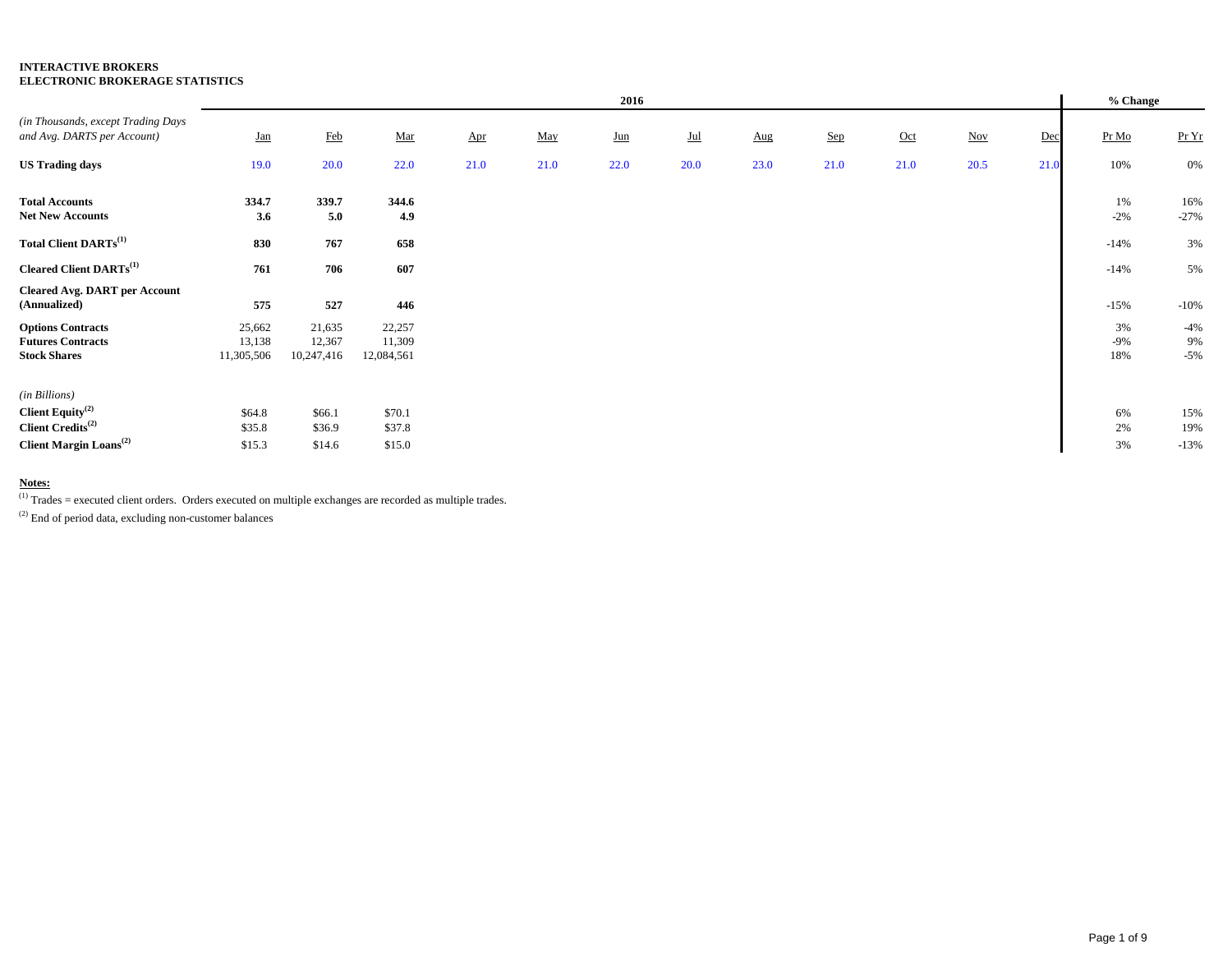|                                                                                |                                |                              |                                |                               |                               | 2015                           |                                |                                |                               |                               |                               |                                |
|--------------------------------------------------------------------------------|--------------------------------|------------------------------|--------------------------------|-------------------------------|-------------------------------|--------------------------------|--------------------------------|--------------------------------|-------------------------------|-------------------------------|-------------------------------|--------------------------------|
| (in Thousands, except Trading Days<br>and Avg. DARTS per Account)              | <u>Jan</u>                     | Feb                          | Mar                            | Apr                           | May                           | $_{\text{Jun}}$                | Jul                            | Aug                            | Sep                           | Oct                           | <b>Nov</b>                    | Dec                            |
| <b>US Trading days</b>                                                         | 20.0                           | 19.0                         | 22.0                           | 21.0                          | 20.0                          | 22.0                           | 22.0                           | 21.0                           | 21.0                          | 22.0                          | 19.5                          | 21.5                           |
| <b>Total Accounts</b><br><b>Net New Accounts</b>                               | 284.9<br>3.8                   | 289.7<br>4.8                 | 296.4<br>6.7                   | 302.0<br>5.6                  | 305.7<br>3.7                  | 309.5<br>3.8                   | 313.7<br>4.2                   | 317.4<br>3.7                   | 321.8<br>4,4                  | 325.6<br>3.8                  | 329.1<br>3.5                  | 331.1<br>2.0                   |
| Total Client DARTs <sup>(1)</sup>                                              | 676                            | 633                          | 636                            | 630                           | 617                           | 600                            | 652                            | 737                            | 662                           | 655                           | 640                           | 628                            |
| <b>Cleared Client DARTs</b> <sup>(1)</sup>                                     | 615                            | 577                          | 579                            | 581                           | 566                           | 548                            | 591                            | 665                            | 604                           | 594                           | 579                           | 573                            |
| <b>Cleared Avg. DART per Account</b><br>(Annualized)                           | 546                            | 505                          | 496                            | 488                           | 468                           | 447                            | 476                            | 529                            | 475                           | 461                           | 444                           | 436                            |
| <b>Options Contracts</b><br><b>Futures Contracts</b><br><b>Stock Shares</b>    | 26,570<br>11,401<br>10,436,477 | 21,603<br>8,451<br>9,158,935 | 23,104<br>10,352<br>12,771,193 | 23,296<br>9,398<br>20,285,368 | 22,470<br>9,620<br>17,974,355 | 23,867<br>11,928<br>17,426,960 | 28,340<br>11,190<br>16,407,912 | 31,039<br>12,297<br>11,743,921 | 24,653<br>11,605<br>9,389,742 | 27,887<br>9,936<br>10,684,836 | 21,884<br>9,325<br>10,265,205 | 24,249<br>10,128<br>10,523,502 |
| (in Billions)<br>Client Equity <sup>(2)</sup><br>Client Credits <sup>(2)</sup> | \$56.6<br>\$30.5               | \$60.3<br>\$31.5             | \$61.2<br>\$31.8               | \$65.2<br>\$33.6              | \$66.7<br>\$33.8              | \$66.0<br>\$33.4               | \$65.8<br>\$34.6               | \$62.9<br>\$35.6               | \$62.1<br>\$35.0              | \$66.5<br>\$36.0              | \$67.3<br>\$37.1              | \$67.4<br>\$36.7               |
| <b>Client Margin Loans</b> <sup>(2)</sup>                                      | \$16.4                         | \$16.6                       | \$17.3                         | \$18.7                        | \$19.3                        | \$19.0                         | \$18.1                         | \$16.3                         | \$15.8                        | \$15.5                        | \$16.5                        | \$17.0                         |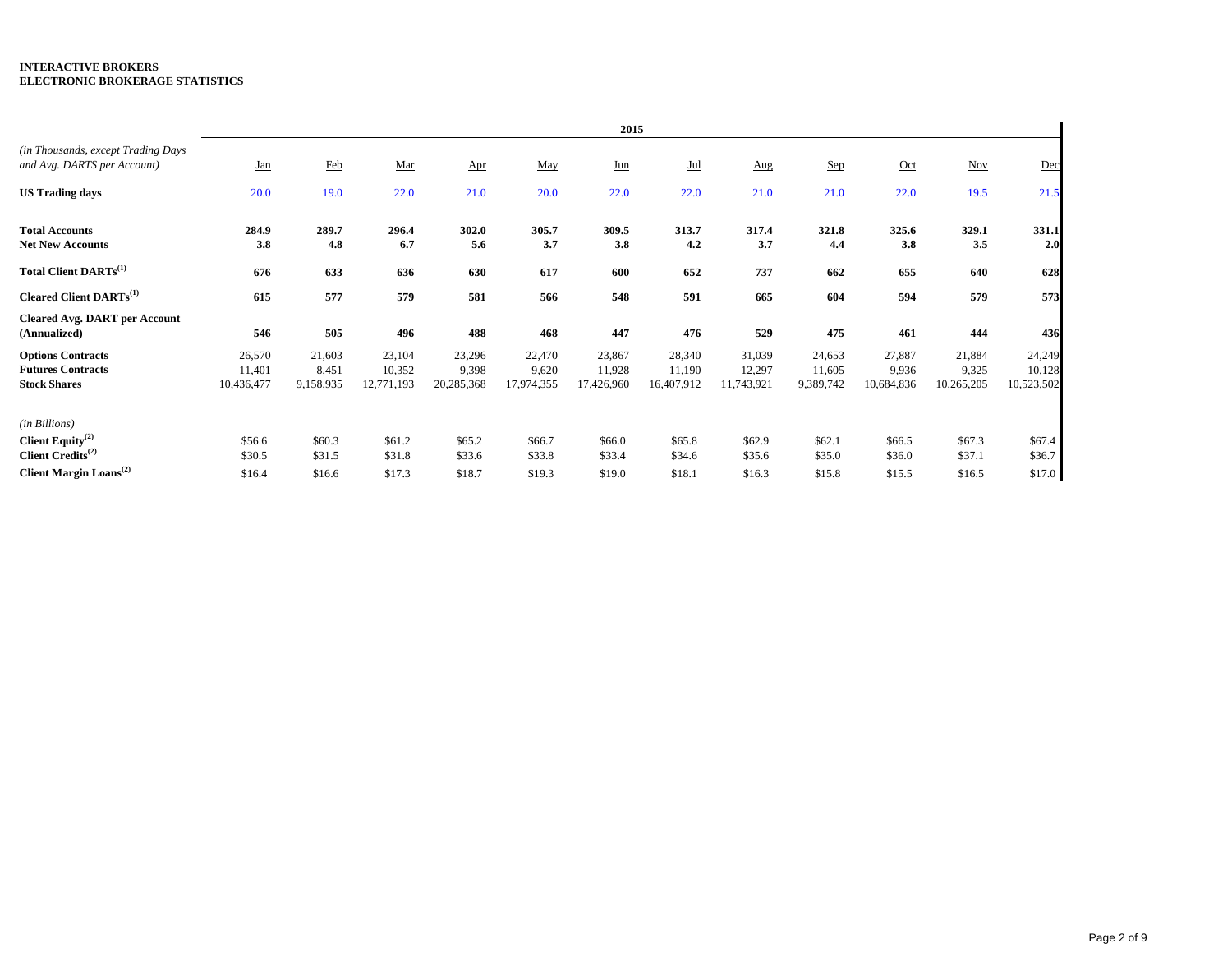|                                                                                |                               |                               |                               |                               |                               | 2014                         |                               |                               |                               |                                |                              |                                |
|--------------------------------------------------------------------------------|-------------------------------|-------------------------------|-------------------------------|-------------------------------|-------------------------------|------------------------------|-------------------------------|-------------------------------|-------------------------------|--------------------------------|------------------------------|--------------------------------|
| (in Thousands, except Trading Days<br>and Avg. DARTS per Account)              | <u>Jan</u>                    | Feb                           | Mar                           | Apr                           | May                           | <u>Jun</u>                   | Jul                           | Aug                           | Sep                           | Oct                            | <b>Nov</b>                   | Dec                            |
| <b>US Trading days</b>                                                         | 21.0                          | 19.0                          | 21.0                          | 21.0                          | 21.0                          | 21.0                         | 21.5                          | 21.0                          | 21.0                          | 23.0                           | 18.5                         | 21.5                           |
| <b>Total Accounts</b><br><b>Net New Accounts</b>                               | 243.4<br>4.1                  | 247.3<br>3.9                  | 251.6<br>4.3                  | 255.6<br>4.0                  | 258.9<br>3.3                  | 262.2<br>3.3                 | 265.5<br>3.3                  | 268.8<br>3.3                  | 272.3<br>3.5                  | 275.7<br>3.4                   | 278.5<br>2.8                 | 281.1<br>2.6                   |
| Total Client DARTs <sup>(1)</sup>                                              | 583                           | 581                           | 583                           | 576                           | 518                           | 495                          | 528                           | 495                           | 577                           | 680                            | 576                          | 590                            |
| <b>Cleared Client DARTs</b> <sup>(1)</sup>                                     | 529                           | 526                           | 527                           | 524                           | 478                           | 452                          | 483                           | 449                           | 522                           | 620                            | 525                          | 536                            |
| <b>Cleared Avg. DART per Account</b><br>(Annualized)                           | 550                           | 538                           | 530                           | 518                           | 466                           | 435                          | 459                           | 421                           | 484                           | 567                            | 475                          | 480                            |
| <b>Options Contracts</b><br><b>Futures Contracts</b><br><b>Stock Shares</b>    | 25,957<br>9,253<br>12,111,825 | 22,993<br>7,851<br>14,321,754 | 23,549<br>8,983<br>15,315,524 | 23,520<br>9,186<br>12,567,482 | 20,622<br>8,084<br>10,701,181 | 21,852<br>7,416<br>9,786,191 | 24,720<br>8,296<br>10,754,600 | 21,537<br>8,180<br>10,333,996 | 24,101<br>9,311<br>11,716,544 | 32,208<br>12,629<br>11,869,806 | 20,005<br>7,593<br>9,953,093 | 25,404<br>10,492<br>11,878,827 |
| (in Billions)<br>Client Equity <sup>(2)</sup><br>Client Credits <sup>(2)</sup> | \$45.7<br>\$25.6              | \$48.6<br>\$26.3              | \$49.0<br>\$26.7              | \$49.4<br>\$27.1              | \$51.0<br>\$27.8              | \$53.9<br>\$28.3             | \$53.7<br>\$28.5              | \$55.7<br>\$29.5              | \$54.9<br>\$29.7              | \$55.7<br>\$30.6               | \$57.3<br>\$32.2             | \$56.7<br>\$31.5               |
| <b>Client Margin Loans</b> <sup>(2)</sup>                                      | \$13.9                        | \$14.3                        | \$14.4                        | \$14.7                        | \$14.8                        | \$15.4                       | \$15.9                        | \$16.6                        | \$17.3                        | \$16.9                         | \$18.7                       | \$16.9                         |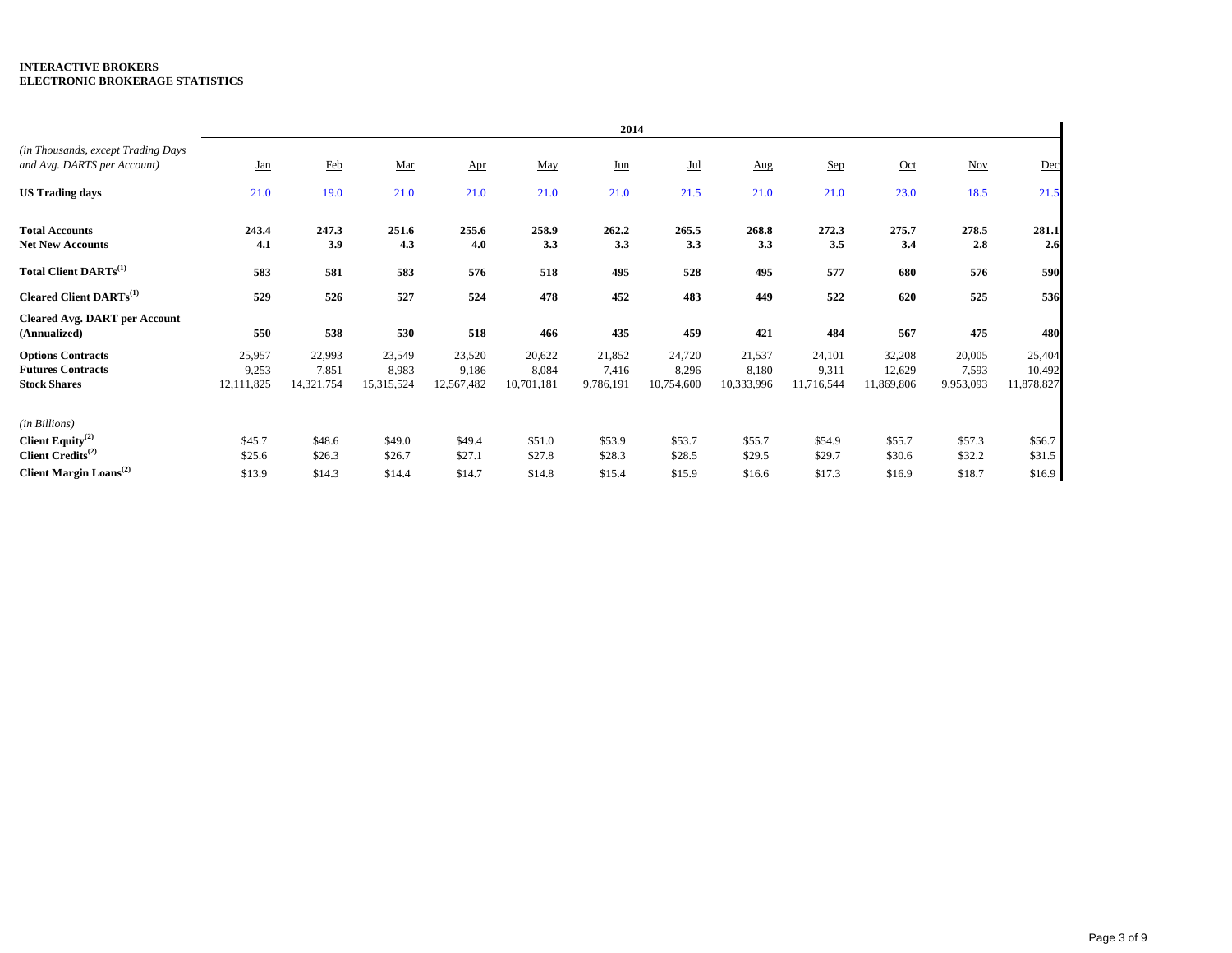|                                                                                |                              |                              |                              |                              |                              | 2013                          |                              |                              |                              |                              |                              |                              |
|--------------------------------------------------------------------------------|------------------------------|------------------------------|------------------------------|------------------------------|------------------------------|-------------------------------|------------------------------|------------------------------|------------------------------|------------------------------|------------------------------|------------------------------|
| (in Thousands, except Trading Days<br>and Avg. DARTS per Account)              | <u>Jan</u>                   | Feb                          | Mar                          | Apr                          | May                          | Jun                           | Jul                          | Aug                          | Sep                          | Oct                          | <b>Nov</b>                   | Dec                          |
| <b>US Trading days</b>                                                         | 21.0                         | 19.0                         | 20.0                         | 22.0                         | 22.0                         | 20.0                          | 21.5                         | 22.0                         | 20.0                         | 23.0                         | 19.5                         | 20.5                         |
| <b>Total Accounts</b><br><b>Net New Accounts</b>                               | 212.1<br>2.5                 | 214.5<br>2.4                 | 217.1<br>2.6                 | 219.7<br>2.6                 | 222.3<br>2.6                 | 224.3<br>2.0                  | 226.5<br>2.2                 | 229.0<br>2.5                 | 231.3<br>2.3                 | 234.2<br>2.9                 | 236.8<br>2.6                 | 239.3<br>2.5                 |
| Total Client DARTs <sup>(1)</sup>                                              | 460                          | 488                          | 448                          | 480                          | 509                          | 531                           | 465                          | 471                          | 475                          | 510                          | 510                          | 478                          |
| Cleared Client DARTs <sup>(1)</sup>                                            | 417                          | 445                          | 407                          | 442                          | 465                          | 482                           | 419                          | 425                          | 432                          | 463                          | 463                          | 433                          |
| <b>Cleared Avg. DART per Account</b><br>(Annualized)                           | 496                          | 524                          | 473                          | 508                          | 528                          | 542                           | 466                          | 468                          | 471                          | 499                          | 493                          | 456                          |
| <b>Options Contracts</b><br><b>Futures Contracts</b><br><b>Stock Shares</b>    | 21,313<br>7,583<br>7,193,985 | 19,505<br>8,140<br>5,639,267 | 19,432<br>8,488<br>5,830,134 | 22,867<br>9,531<br>6,030,141 | 23,201<br>9,832<br>6,913,832 | 21,240<br>10,104<br>6,924,901 | 19,853<br>8,210<br>6,379,001 | 20,617<br>8,739<br>6,444,816 | 19,426<br>8,422<br>6,982,337 | 25,381<br>9,311<br>8,273,125 | 19,950<br>7,731<br>7,555,929 | 22,387<br>7,437<br>8,436,738 |
| (in Billions)<br>Client Equity <sup>(2)</sup><br>Client Credits <sup>(2)</sup> | \$34.4<br>\$22.2             | \$34.7<br>\$22.4             | \$35.6<br>\$22.5             | \$36.4<br>\$22.6             | \$37.9<br>\$22.7             | \$37.4<br>\$22.7              | \$39.3<br>\$23.6             | \$39.7<br>\$23.8             | \$41.4<br>\$24.6             | \$43.1<br>\$25.4             | \$44.6<br>\$25.7             | \$45.7<br>\$25.9             |
| Client Margin $\mathrm{Loans}^{(2)}$                                           | \$11.1                       | \$11.2                       | \$11.1                       | \$11.0                       | \$11.1                       | \$11.2                        | \$11.5                       | \$11.9                       | \$12.7                       | \$12.6                       | \$12.6                       | \$13.5                       |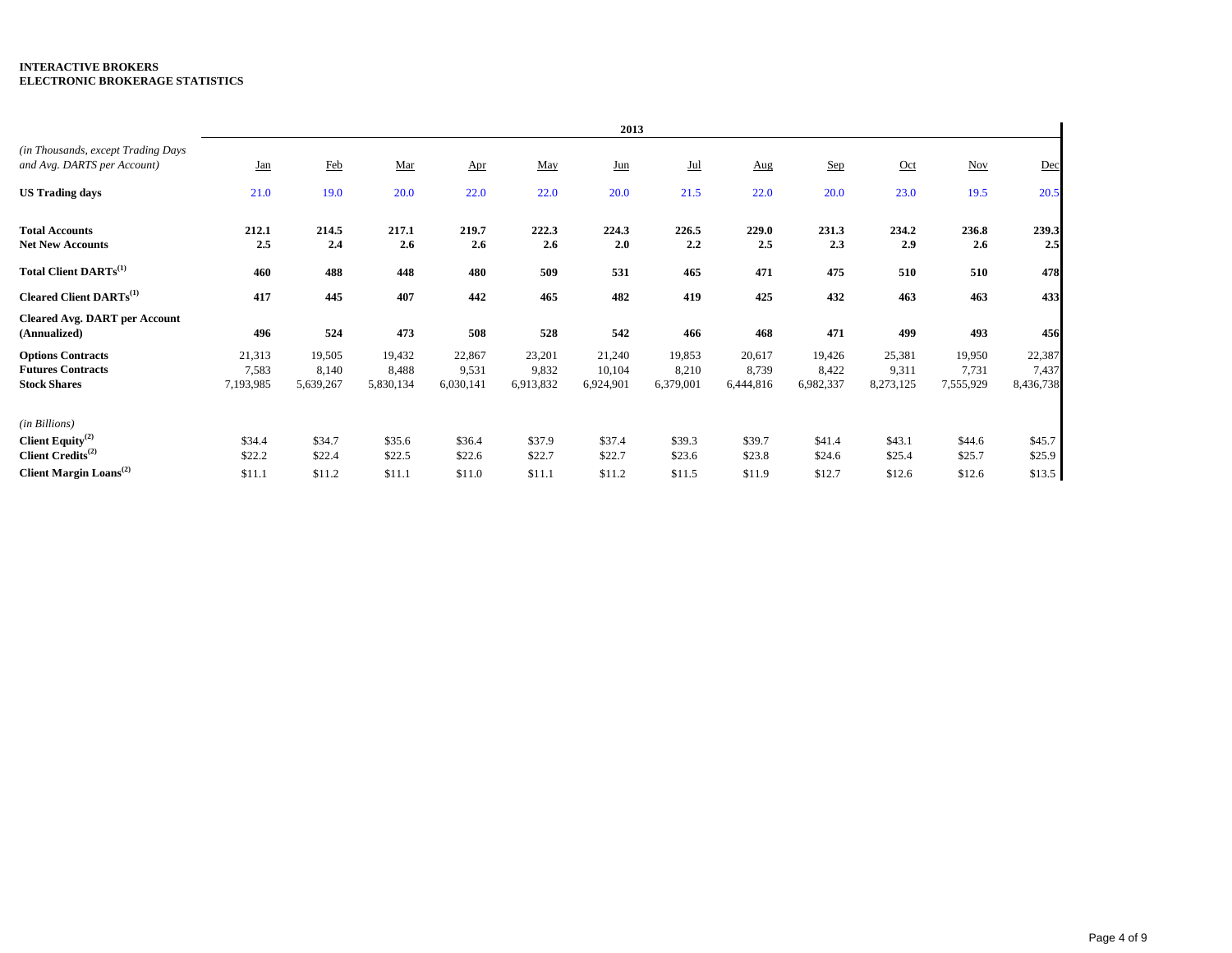|                                                                                |                              |                              |                              |                              |                              | 2012                         |                              |                              |                              |                              |                              |                              |
|--------------------------------------------------------------------------------|------------------------------|------------------------------|------------------------------|------------------------------|------------------------------|------------------------------|------------------------------|------------------------------|------------------------------|------------------------------|------------------------------|------------------------------|
| (in Thousands, except Trading Days)<br>and Avg. DARTS per Account)             | <u>Jan</u>                   | Feb                          | Mar                          | $_{\Delta \text{pr}}$        | May                          | $_{\text{Lun}}$              | $Jul$                        | Aug                          | Sep                          | $Oct$                        | <b>Nov</b>                   | Dec                          |
| <b>US Trading days</b>                                                         | 20.0                         | 20.0                         | 22.0                         | 20.0                         | 22.0                         | 21.0                         | 20.5                         | 23.0                         | 19.0                         | 23.0                         | 20.5                         | 19.5                         |
| <b>Total Accounts</b><br><b>Net New Accounts</b>                               | 190.6<br>1.5                 | 192.2<br>$1.6\phantom{0}$    | 194.5<br>2.3                 | 196.3<br>1.8                 | 198.1<br>1.8                 | 199.9<br>1.8                 | 201.5<br>1.6                 | 203.6<br>2.1                 | 205.3<br>1.7                 | 207.6<br>2.3                 | 209.4<br>1.8                 | 209.6<br>0.2                 |
| <b>Total Client DARTs</b> <sup>(1)</sup>                                       | 418                          | 449                          | 417                          | 411                          | 449                          | 419                          | 411                          | 356                          | 410                          | 387                          | 441                          | 395                          |
| Cleared Client DARTs <sup>(1)</sup>                                            | 381                          | 410                          | 384                          | 383                          | 420                          | 391                          | 383                          | 339                          | 390                          | 364                          | 412                          | 360                          |
| <b>Cleared Avg. DART per Account</b><br>(Annualized)                           | 504                          | 537                          | 498                          | 492                          | 534                          | 493                          | 479                          | 420                          | 479                          | 442                          | 496                          | 431                          |
| <b>Options Contracts</b><br><b>Futures Contracts</b><br><b>Stock Shares</b>    | 20,422<br>5,847<br>4,171,817 | 20,363<br>6,164<br>5,862,380 | 21,562<br>6,851<br>5,689,377 | 19,940<br>6,890<br>4,304,370 | 22,513<br>8,580<br>4,754,440 | 20,415<br>8,409<br>3,817,346 | 20,008<br>6,982<br>3,817,144 | 19,544<br>7,223<br>4,506,940 | 19,645<br>6,807<br>4,692,664 | 19,287<br>7,642<br>4,841,448 | 19,662<br>8,206<br>5,187,096 | 17,395<br>6,540<br>4,888,474 |
| (in Billions)<br>Client Equity <sup>(2)</sup><br>Client Credits <sup>(2)</sup> | \$27.1<br>\$17.6             | \$28.3<br>\$18.8             | \$28.9<br>\$18.8             | \$29.2<br>\$18.8             | \$27.6<br>\$17.9             | \$28.6<br>\$18.4             | \$29.2<br>\$18.7             | \$30.4<br>\$19.4             | \$31.5<br>\$20.4             | \$31.8<br>\$20.3             | \$32.2<br>\$20.6             | \$32.9<br>\$20.5             |
| Client Margin Loans <sup>(2)</sup>                                             | \$7.4                        | \$8.2                        | \$8.4                        | \$8.7                        | \$8.2                        | \$8.5                        | \$8.6                        | \$8.8                        | \$9.2                        | \$9.2                        | \$9.6                        | \$9.8                        |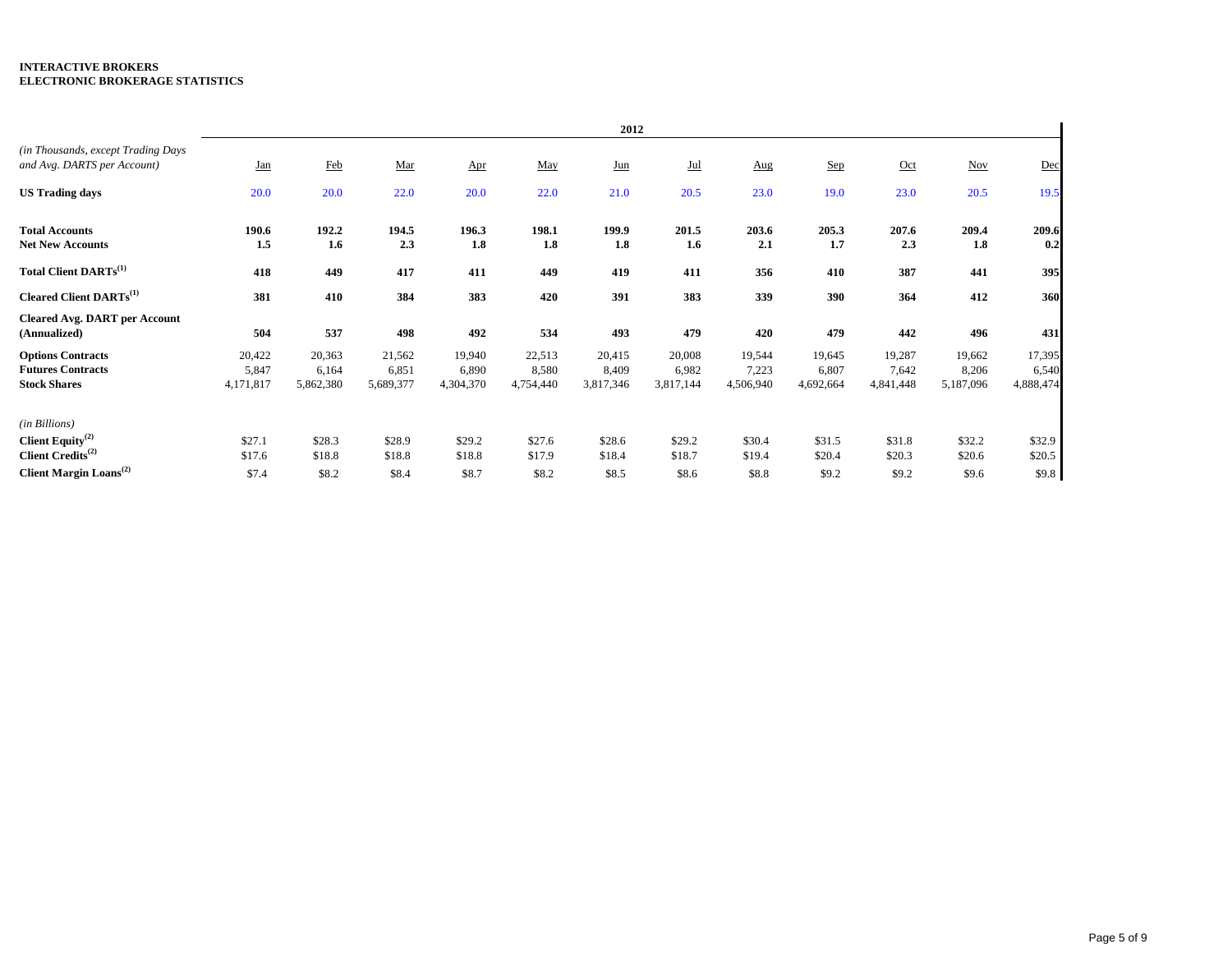|                                                                                |                              |                              |                              |                              |                              | 2011                         |                              |                               |                              |                              |                              |                              |
|--------------------------------------------------------------------------------|------------------------------|------------------------------|------------------------------|------------------------------|------------------------------|------------------------------|------------------------------|-------------------------------|------------------------------|------------------------------|------------------------------|------------------------------|
| (in Thousands, except Trading Days<br>and Avg. DARTS per Account)              | <u>Jan</u>                   | Feb                          | Mar                          | Apr                          | May                          | $_{\text{Jun}}$              | Jul                          | Aug                           | Sep                          | Oct                          | <b>Nov</b>                   | Dec                          |
| <b>US Trading days</b>                                                         | 20.0                         | 19.0                         | 23.0                         | 20.0                         | 21.0                         | 22.0                         | 20.0                         | 23.0                          | 21.0                         | 21.0                         | 20.5                         | 21.0                         |
| <b>Total Accounts</b><br><b>Net New Accounts</b>                               | 161.0<br>3.1                 | 164.2<br>3.2                 | 167.9<br>3.7                 | 170.7<br>2.8                 | 173.3<br>2.6                 | 175.6<br>2.3                 | 177.7<br>2.1                 | 181.5<br>3.8                  | 183.9<br>2.4                 | 185.9<br>2.0                 | 187.7<br>1.8                 | 189.1<br>1.4                 |
| Total Client DARTs <sup>(1)</sup>                                              | 418                          | 426                          | 426                          | 404                          | 420                          | 401                          | 416                          | 550                           | 510                          | 489                          | 478                          | 374                          |
| <b>Cleared Client DARTs</b> <sup>(1)</sup>                                     | 381                          | 388                          | 390                          | 370                          | 392                          | 371                          | 383                          | 507                           | 474                          | 450                          | 442                          | 343                          |
| <b>Cleared Avg. DART per Account</b><br>(Annualized)                           | 602                          | 601                          | 592                          | 551                          | 574                          | 536                          | 546                          | 712                           | 654                          | 613                          | 596                          | 459                          |
| <b>Options Contracts</b><br><b>Futures Contracts</b><br><b>Stock Shares</b>    | 22,269<br>6,383<br>6,395,753 | 21,686<br>6,018<br>5,879,071 | 26,614<br>8,309<br>7,120,298 | 21,605<br>5,785<br>5,417,801 | 20,566<br>6,896<br>5,623,224 | 22,398<br>7,746<br>5,504,202 | 22,067<br>7,148<br>4,532,578 | 34,646<br>10,975<br>6,957,552 | 26,459<br>8,878<br>5,186,659 | 26,783<br>8,323<br>4,655,329 | 22,544<br>8,295<br>4,861,786 | 18,680<br>6,365<br>3,807,953 |
| (in Billions)<br>Client Equity <sup>(2)</sup><br>Client Credits <sup>(2)</sup> | \$22.8<br>\$15.0             | \$24.0<br>\$15.8             | \$24.8<br>\$16.7             | \$26.1<br>\$18.4             | \$26.0<br>\$17.2             | \$25.7<br>\$17.5             | \$26.1<br>\$17.0             | \$25.3<br>\$16.7              | \$23.3<br>\$16.5             | \$25.5<br>\$17.2             | \$25.4<br>\$16.5             | \$25.1<br>\$16.6             |
| <b>Client Margin Loans</b> <sup>(2)</sup>                                      | \$7.4                        | \$8.1                        | \$9.2                        | \$10.5                       | \$9.5                        | \$9.3                        | \$8.8                        | \$7.4                         | \$6.8                        | \$6.8                        | \$7.0                        | \$7.0                        |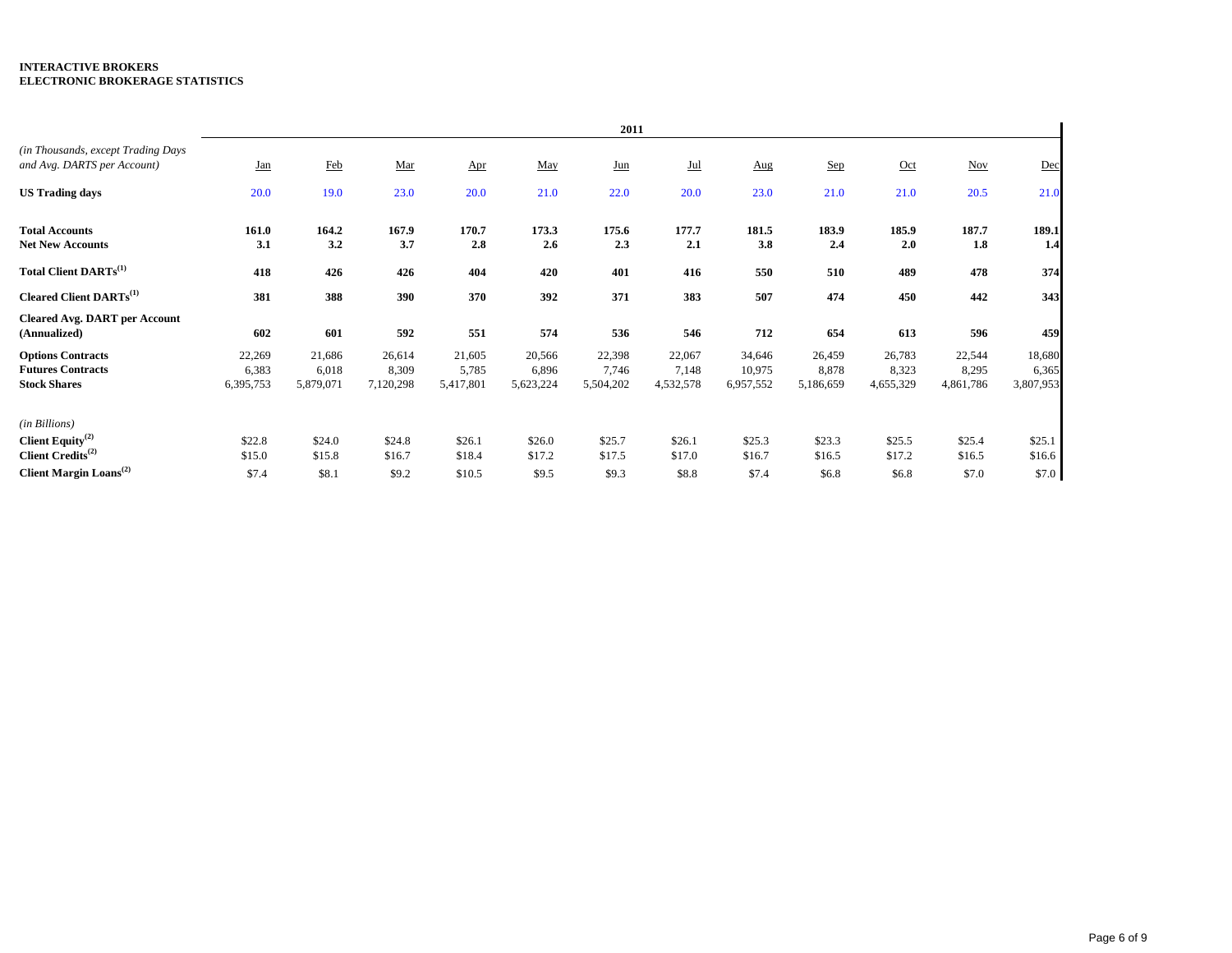|                                                                                |                              |                              |                              |                              |                              | 2010                         |                              |                              |                              |                              |                              |                              |
|--------------------------------------------------------------------------------|------------------------------|------------------------------|------------------------------|------------------------------|------------------------------|------------------------------|------------------------------|------------------------------|------------------------------|------------------------------|------------------------------|------------------------------|
| (in Thousands, except Trading Days<br>and Avg. DARTS per Account)              | <b>Jan</b>                   | Feb                          | Mar                          | $_{\Delta \text{pr}}$        | May                          | $_{\text{Jun}}$              | $Jul$                        | Aug                          | Sep                          | Oct                          | Nov                          | Dec                          |
| <b>US Trading days</b>                                                         | 19.0                         | 19.0                         | 23.0                         | 21.0                         | 20.0                         | 22.0                         | 21.0                         | 22.0                         | 21.0                         | 21.0                         | 20.5                         | 22.0                         |
| <b>Total Accounts</b><br><b>Net New Accounts</b>                               | 135.7<br>2.1                 | 137.7<br>2.0                 | 140.0<br>2.3                 | 142.4<br>2.4                 | 144.4<br>2.0                 | 145.9<br>1.5                 | 147.1<br>1.2                 | 148.7<br>1.6                 | 150.6<br>1.9                 | 152.9<br>2.3                 | 155.4<br>2.5                 | 157.9<br>2.5                 |
| Total Client DARTs <sup>(1)</sup>                                              | 391                          | 369                          | 337                          | 381                          | 505                          | 386                          | 366                          | 348                          | 352                          | 376                          | 411                          | 334                          |
| <b>Cleared Client DARTs</b> <sup>(1)</sup>                                     | 349                          | 335                          | 303                          | 344                          | 465                          | 352                          | 328                          | 315                          | 319                          | 340                          | 373                          | 302                          |
| <b>Cleared Avg. DART per Account</b><br>(Annualized)                           | 655                          | 617                          | 550                          | 614                          | 817                          | 611                          | 564                          | 536                          | 537                          | 564                          | 609                          | 485                          |
| <b>Options Contracts</b><br><b>Futures Contracts</b><br><b>Stock Shares</b>    | 19,588<br>6,101<br>4,978,745 | 15,975<br>6,524<br>4,029,372 | 21,179<br>5,989<br>5,842,719 | 22,799<br>6,374<br>6,434,203 | 25,908<br>8,986<br>5,906,422 | 19,993<br>7,591<br>4,980,328 | 19,283<br>6,703<br>4,300,005 | 18,032<br>6,659<br>4,510,519 | 18,381<br>6,507<br>5,443,662 | 20,388<br>6,406<br>6,155,614 | 22,734<br>7,306<br>7,000,804 | 19,408<br>5,650<br>5,680,613 |
| (in Billions)<br>Client Equity <sup>(2)</sup><br>Client Credits <sup>(2)</sup> | \$15.2<br>\$10.7             | \$15.9<br>\$11.2             | \$16.7<br>\$11.7             | \$17.0<br>\$11.7             | \$16.4<br>\$11.3             | \$16.4<br>\$11.7             | \$17.5<br>\$12.0             | \$17.3<br>\$12.0             | \$18.9<br>\$13.2             | \$20.0<br>\$13.7             | \$20.6<br>\$13.3             | \$22.1<br>\$14.3             |
| Client Margin Loans <sup>(2)</sup>                                             | \$3.6                        | \$3.8                        | \$4.4                        | \$4.7                        | \$4.2                        | \$4.4                        | \$4.5                        | \$4.6                        | \$5.4                        | \$6.2                        | \$6.3                        | \$7.0                        |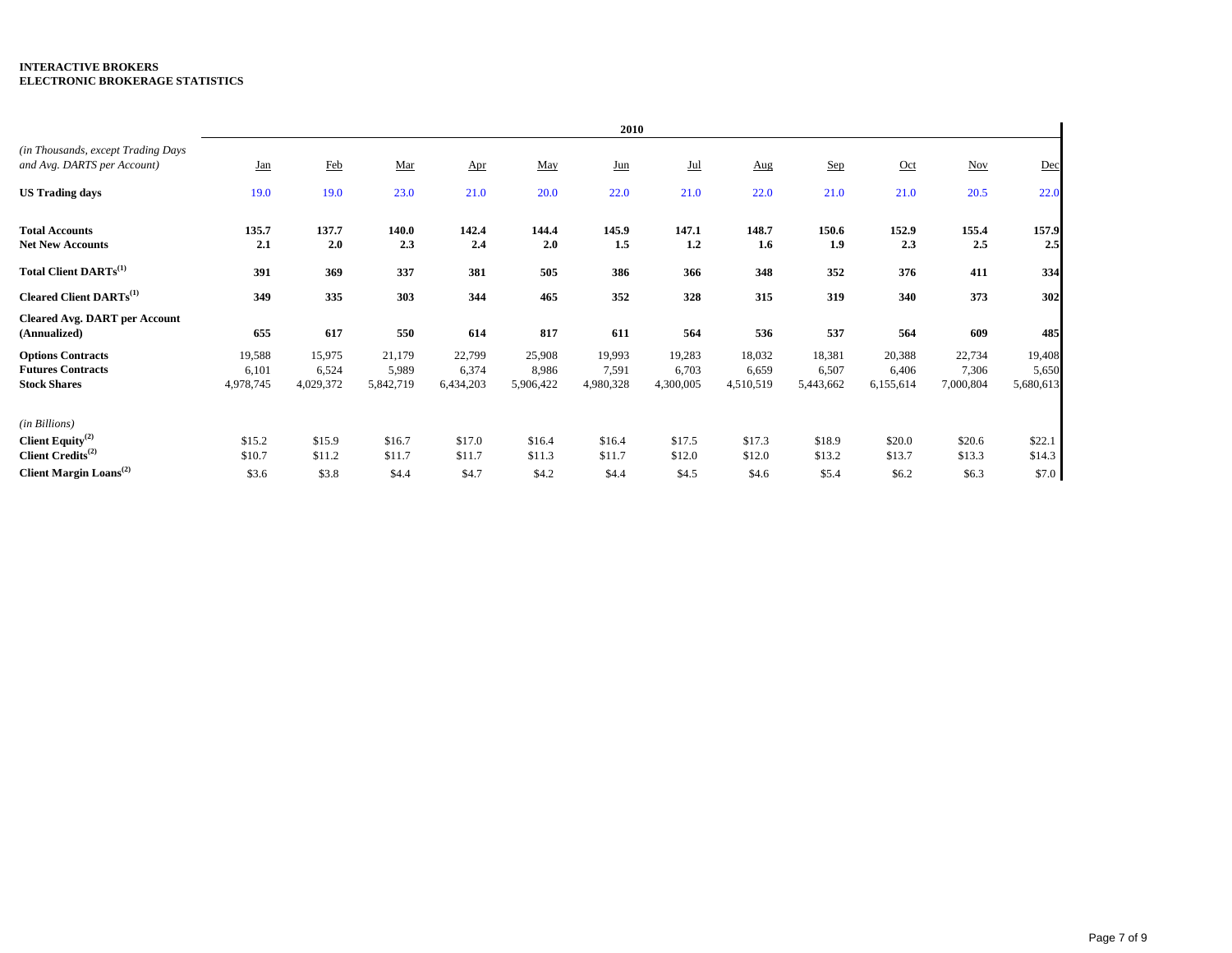|                                                                                |                              |                              |                              |                              |                              | 2009                         |                              |                              |                              |                              |                              |                              |
|--------------------------------------------------------------------------------|------------------------------|------------------------------|------------------------------|------------------------------|------------------------------|------------------------------|------------------------------|------------------------------|------------------------------|------------------------------|------------------------------|------------------------------|
| (in Thousands, except Trading Days<br>and Avg. DARTS per Account)              | <b>Jan</b>                   | Feb                          | Mar                          | Apr                          | May                          | $_{\text{Jun}}$              | $Jul$                        | Aug                          | Sep                          | $Oct$                        | Nov                          | Dec                          |
| <b>US Trading days</b>                                                         | 20.0                         | 19.0                         | 22.0                         | 21.0                         | 20.0                         | 22.0                         | 22.0                         | 21.0                         | 21.0                         | 22.0                         | 19.5                         | 21.5                         |
| <b>Total Accounts</b><br><b>Net New Accounts</b>                               | 112.6<br>1.9                 | 114.0<br>1.4                 | 115.7<br>1.7                 | 118.0<br>2.3                 | 120.2<br>2.2                 | 121.6<br>1.4                 | 123.3<br>1.7                 | 125.4<br>2.1                 | 127.5<br>2.1                 | 129.8<br>2.3                 | 131.8<br>2.0                 | 133.6<br>1.8                 |
| Total Client DARTs <sup>(1)</sup>                                              | 344                          | 359                          | 369                          | 350                          | 357                          | 328                          | 323                          | 340                          | 360                          | 365                          | 360                          | 315                          |
| <b>Cleared Client DARTs</b> <sup>(1)</sup>                                     | 316                          | 333                          | 341                          | 322                          | 331                          | 299                          | 291                          | 309                          | 325                          | 330                          | 322                          | 277                          |
| <b>Cleared Avg. DART per Account</b><br>(Annualized)                           | 711                          | 739                          | 746                          | 693                          | 699                          | 622                          | 597                          | 625                          | 646                          | 645                          | 619                          | 525                          |
| <b>Options Contracts</b><br><b>Futures Contracts</b><br><b>Stock Shares</b>    | 13,966<br>5,195<br>2,392,635 | 13,459<br>5,821<br>2,568,856 | 18,781<br>6,908<br>3,501,374 | 18,511<br>5,813<br>3,493,100 | 18,030<br>5,484<br>4,385,359 | 17,551<br>5,935<br>4,320,169 | 19,041<br>5,477<br>4,214,445 | 17,996<br>4,956<br>4,876,033 | 18,691<br>5,374<br>5,323,285 | 21,462<br>5,950<br>5,186,649 | 18,092<br>5,455<br>4,524,061 | 18,985<br>4,835<br>4,431,742 |
| (in Billions)<br>Client Equity <sup>(2)</sup><br>Client Credits <sup>(2)</sup> | \$8.9<br>\$6.9               | \$8.9<br>\$7.0               | \$9.6<br>\$7.6               | \$10.3<br>\$8.3              | \$11.3<br>\$8.8              | \$11.5<br>\$8.9              | \$12.1<br>\$9.3              | \$12.6<br>\$9.6              | \$13.4<br>\$9.8              | \$14.1<br>\$10.1             | \$14.7<br>\$10.7             | \$15.2<br>\$10.4             |
| Client Margin Loans <sup>(2)</sup>                                             | \$1.6                        | \$1.7                        | \$1.8                        | \$2.1                        | \$2.4                        | \$2.2                        | \$2.4                        | \$2.6                        | \$2.9                        | \$3.0                        | \$3.4                        | \$3.2                        |